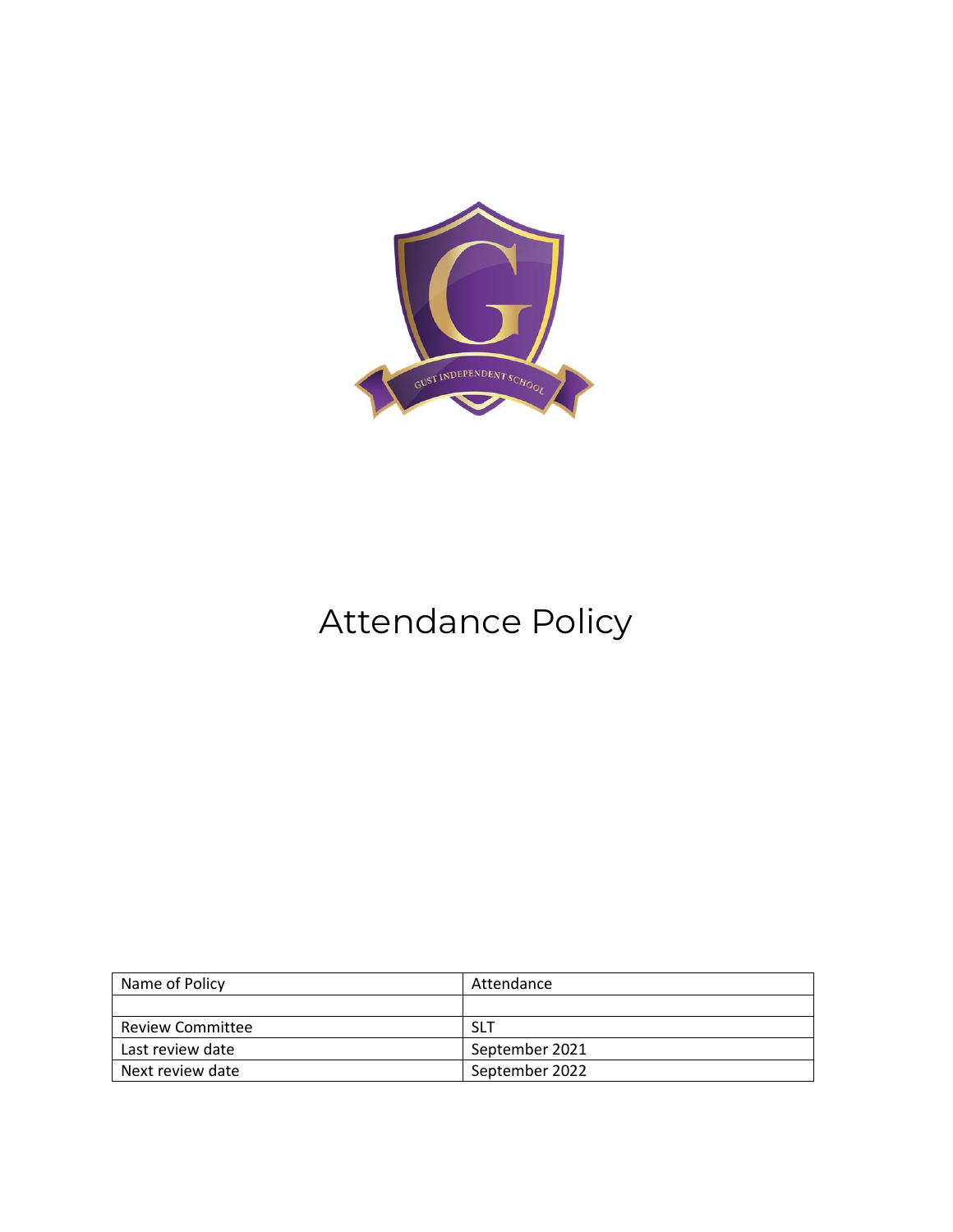This policy applies to all children registered at this school and is made available to all on the school website.

GUST encourages all parents/carers to work in partnership with the school in order to improve attendance and punctuality and recognises that "parents have the primary responsibility to ensure that pupils of compulsory school age attend school regularly" (DfE 1999).

## Aims & Objectives

This attendance policy ensures that all staff and governors in our school are fully aware of and clear about the actions necessary to promote good attendance.

Through this policy we aim to:

- Improve pupils' achievement by ensuring high levels of attendance and punctuality
- Create an ethos in which good attendance and punctuality are recognised and seen to be valued by the school
- Raise awareness of the importance of uninterrupted attendance and punctuality at every stage of a child's education
- Work in partnership with pupils, parents, staff and the Education Welfare Service so that all students realise their potential, unhindered by unnecessary absence
- Promote a positive and welcoming atmosphere in which students feel safe, secure and valued, and encourage in students a sense of their own responsibility
- Establish a pattern of monitoring attendance and ensure consistency in recognising achievement and dealing with difficulties
- Recognise the key role of all staff in promoting good attendance

#### Responsibility of Parents/Carers

Children who are persistently late or absent soon fall behind with their learning. Children who are absent from school frequently develop large gaps in their learning which will impact on their progress and their ability to meet their learning goals.

#### **Punctuality**

It is the parent/carers responsibility:

● To ensure that their children arrive at school on time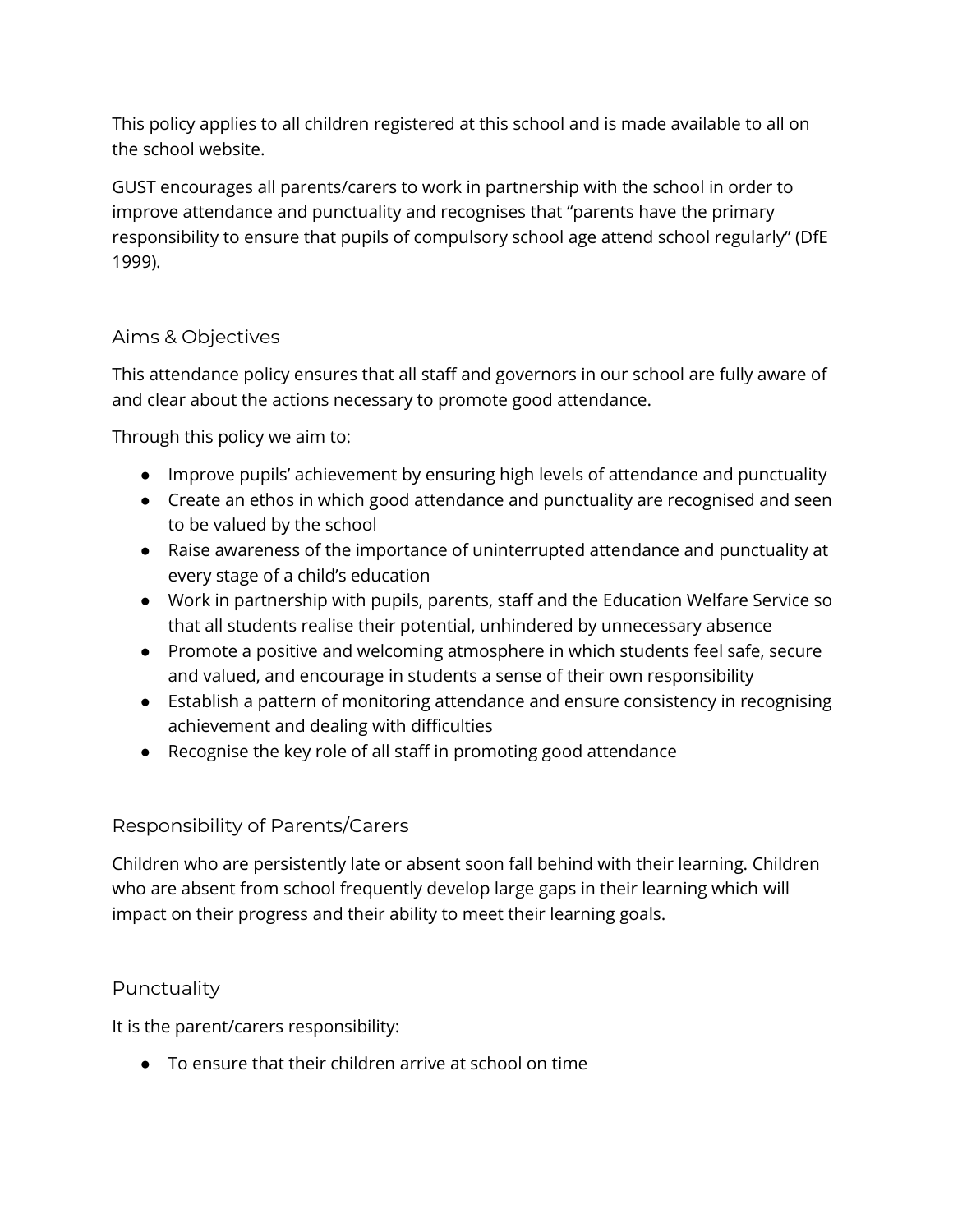● To ensure children are collected promptly at the end of the school day and that necessary arrangements are in place for the journey home. If these differ from the child's normal arrangements, the class teacher and school office should be made aware of this.

### Absences

It is the parent/carer's responsibility:

- To notify the school on the first day of absence before 9:30am or as soon as possible. Parents can report an absence by phoning the school office.
- To provide medical evidence, where possible, on the child's return to school.
- To ensure that, as far as possible, medical appointments are arranged for outside school hours. Where this is not possible, parents are expected to provide evidence of the appointment in advance, and the child should attend school before/after the appointment.
- To liaise with the school as soon as possible regarding any specific issues that might cause absence or lateness, e.g. a sick parent/carer.
- Parents/carers of children for whom we do not know the reason for absence will be contacted after 9:30am.

## Illness/Medical absences

In addition to the points above, if a child is repeatedly absent due to illness, the school may request medical evidence for further absences. This can take the form of a GP appointment card, a consultant letter, a copy of a prescription etc.

## Absence for Holidays

Parents/carers are expected to take their children on holiday during the school holidays to minimise the impact of missing education.

If there are exceptional circumstances, parents/carers must complete a leave of absence request form in advance of the trip (ideally at least 4 weeks prior). These requests will be considered on a case-by-case basis by the Headteacher, and they will use their discretion whilst applying government recommendations.

It is the parent/carer's responsibility: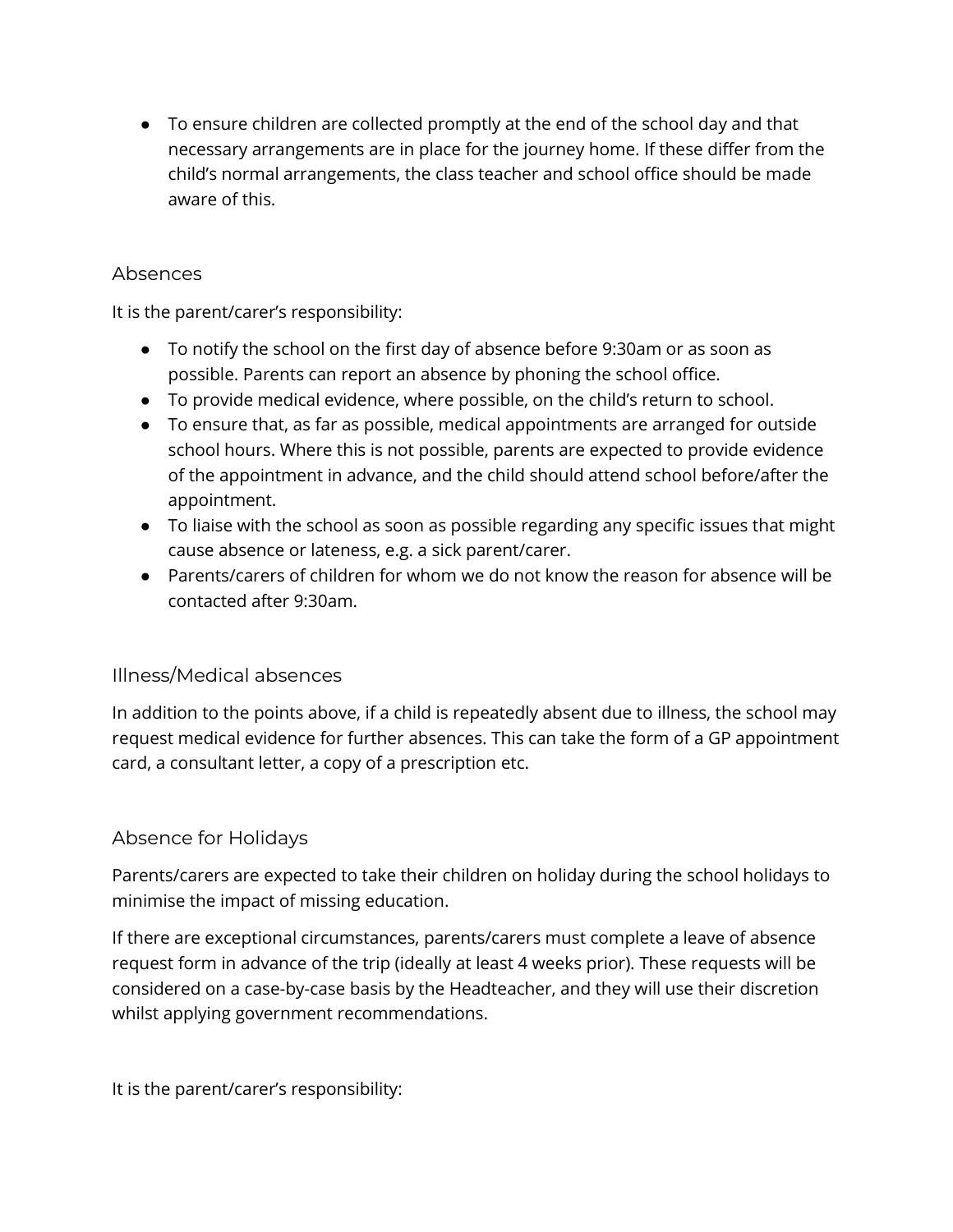- To obtain a leave of absence form from the school office
- To complete and submit the form in advance of the period of absence (ideally 4 weeks prior)

If parents/carers decide to take a holiday without Headteacher authorisation, the child's absences will be marked as unauthorised. Fixed Penalty Notices may be issued by the Education Welfare Service for unauthorised holiday absence during term time.

## Absence for Other Reasons

Absences for reasons such as religious observance (up to 2 days per year) or close family bereavement may be authorised by the Headteacher. These requests must be discussed with the school.

It is the parent/carer's responsibility:

- To inform the office, in writing, of the need for leave in circumstances which are known in advance
- To inform the school as soon as possible when sudden circumstances occur which prevent a family bringing a child to school, so that the appropriate code can be recorded in the register

## Unexplained Absence

When a child is repeatedly absent and no satisfactory reason is given, the parent/carers will be investigated and may be liable for prosecution and/or a fine from the Local Authority.

Regular monitoring is carried out by the Education Welfare Officer. Children who have repeated unauthorised absences, holidays or otherwise, will be contacted by the Education Welfare Officer and may be invited in to an attendance meeting to discuss absences and any appropriate support.

Role of the Education Welfare Officer

- To investigate excessive or unusual absence
- To investigate excessive lateness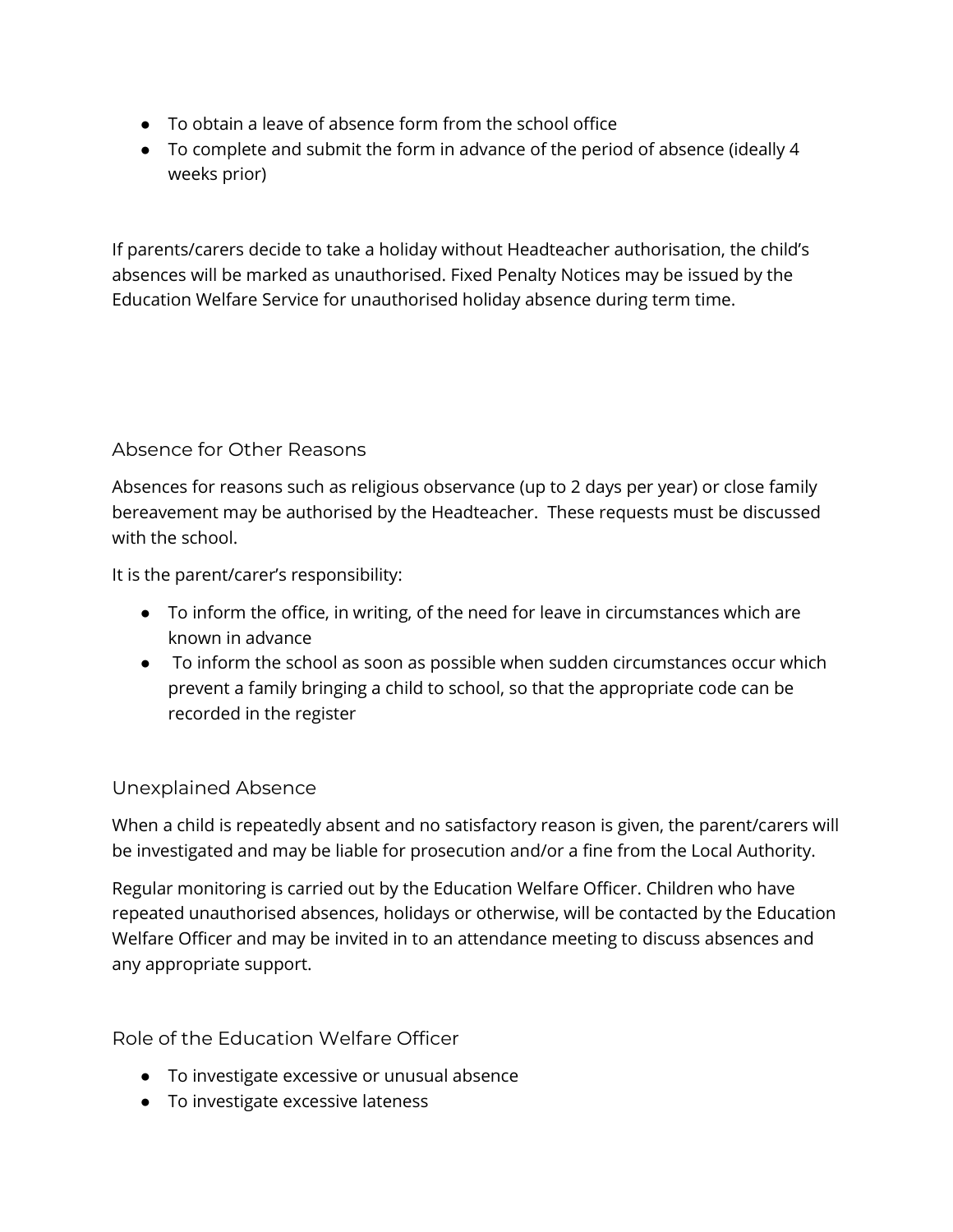- To investigate any unexplained absence which exceeds more than 5 consecutive days
- To ensure parents are aware of their legal duty under the Education Act to ensure their children attend school
- To refer cases to the Local Authority for prosecution where persistent absenteeism has not improved despite thorough intervention and support from the school and Education Welfare Officer
- To report accurate whole school and individual attendance data when required

# Children Missing in Education

Children Missing from Education are described by Northumberland County Council as: "children of compulsory school age who are on a school roll but have not attended for a period of 20 consecutive school days (recorded as unauthorised absence) and the whereabouts of the family is unknown."

Schools must provide the LA with details of pupils who have **ten continuous days** of unauthorised absence and cannot establish the reason for the absence and their whereabouts unknown by following the procedure below.

Action to be taken when a child is absent from school and their whereabouts is unknown

A registered pupil is deemed to be missing when:

- a. he or she fails to attend school without any explanation and;
- b. the school has been unable to establish the reason, or locate the pupil with any of the contact names at the last known address, or from intelligence from the wider school community; or
- c. the pupil's parents/carers have not provided any information to indicate a change of education provision, unavoidable cause for the pupil's absence or that the pupil is travelling with them whilst in pursuit of their business.

#### Persistent Latecomers

Children who repeatedly attend school late after 9:30am will be brought to the attention of the Education Welfare Officer. Warning letters will be issued to the parents/carers of these children.

Parents/carers should note that fixed penalty notices may be issued by the EWO to parents/carers whose children persistently arrive after this time.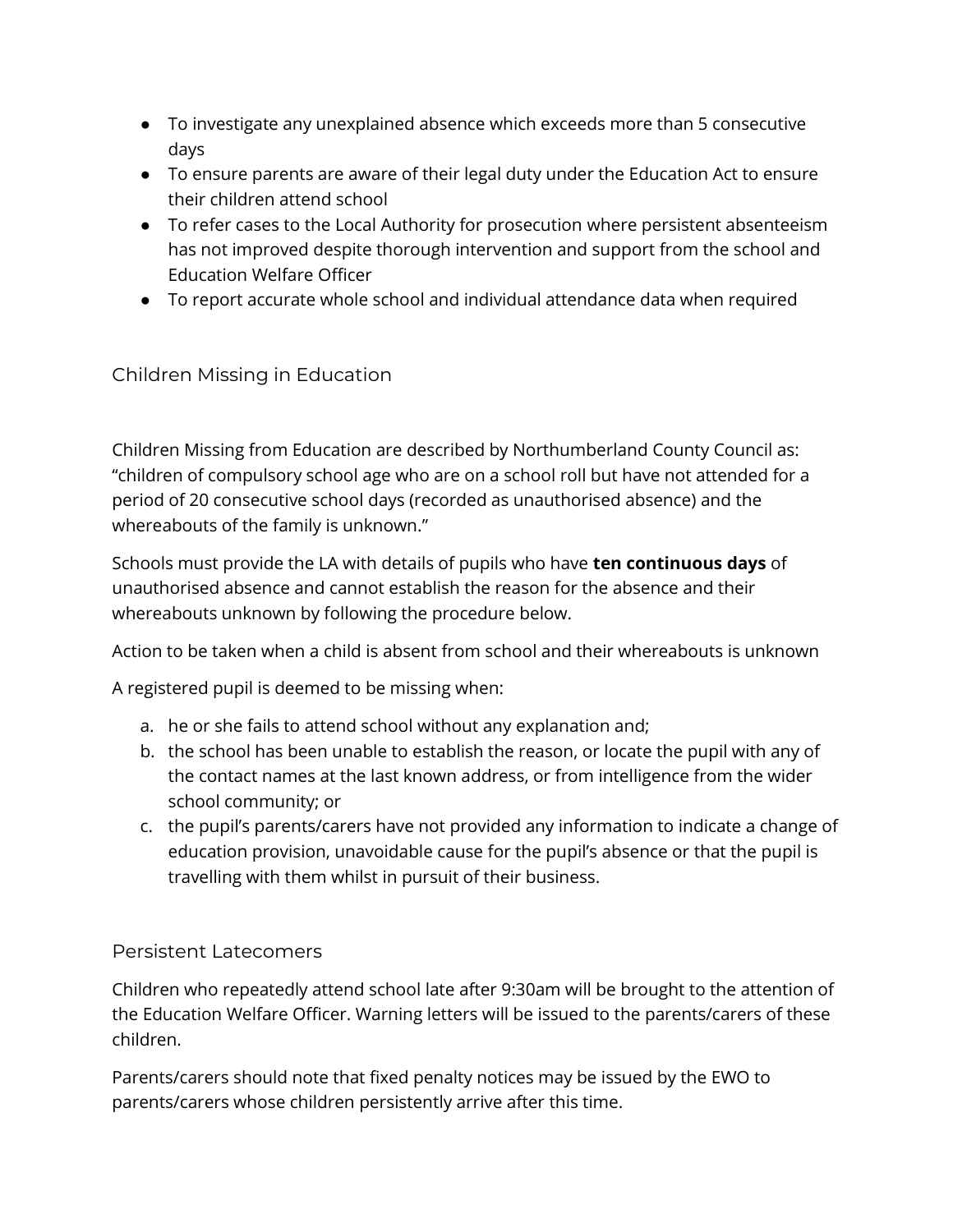#### **APPENDIX A - School full reopening: COVID-19 guidance for September**

#### **Response to September full school reopening in relation to COVID-19**

## Current guidance for school attendance

In line with current government guidance, school attendance will be mandatory from the start of the new school year, except where statutory exemptions apply.

It is understood that some students may be unable to attend in line with public health advice because they are self-isolating and have had symptoms or a positive test result themselves; or because they are a close contact of someone who has coronavirus (COVID-19).

If rates of the disease rise in local areas, children (or family members) from that area will be advised to shield during the period where rates remain high and therefore they may be temporarily absent.

Where a child is unable to attend school because they are complying with clinical and/or public health advice, we will immediately offer them access to remote education. We will monitor engagement with this activity.

Where children are not able to attend school as parents are following clinical and/or public health advice, absence will not be penalised.

# Pupils and families who are anxious about return to school

All other children must attend school. We will bear in mind the potential concerns of students, parents and households who may be reluctant or anxious about returning and put the right support in place to address this. This may include children living in households where someone is clinically vulnerable, or those concerned about the comparatively increased risk from coronavirus (COVID-19), including those who have certain conditions such as obesity and diabetes.

If parents of children with significant risk factors are concerned, we recommend discussing their concerns with school so that we can provide reassurance of the measures that are being put in place to reduce the risk in school.